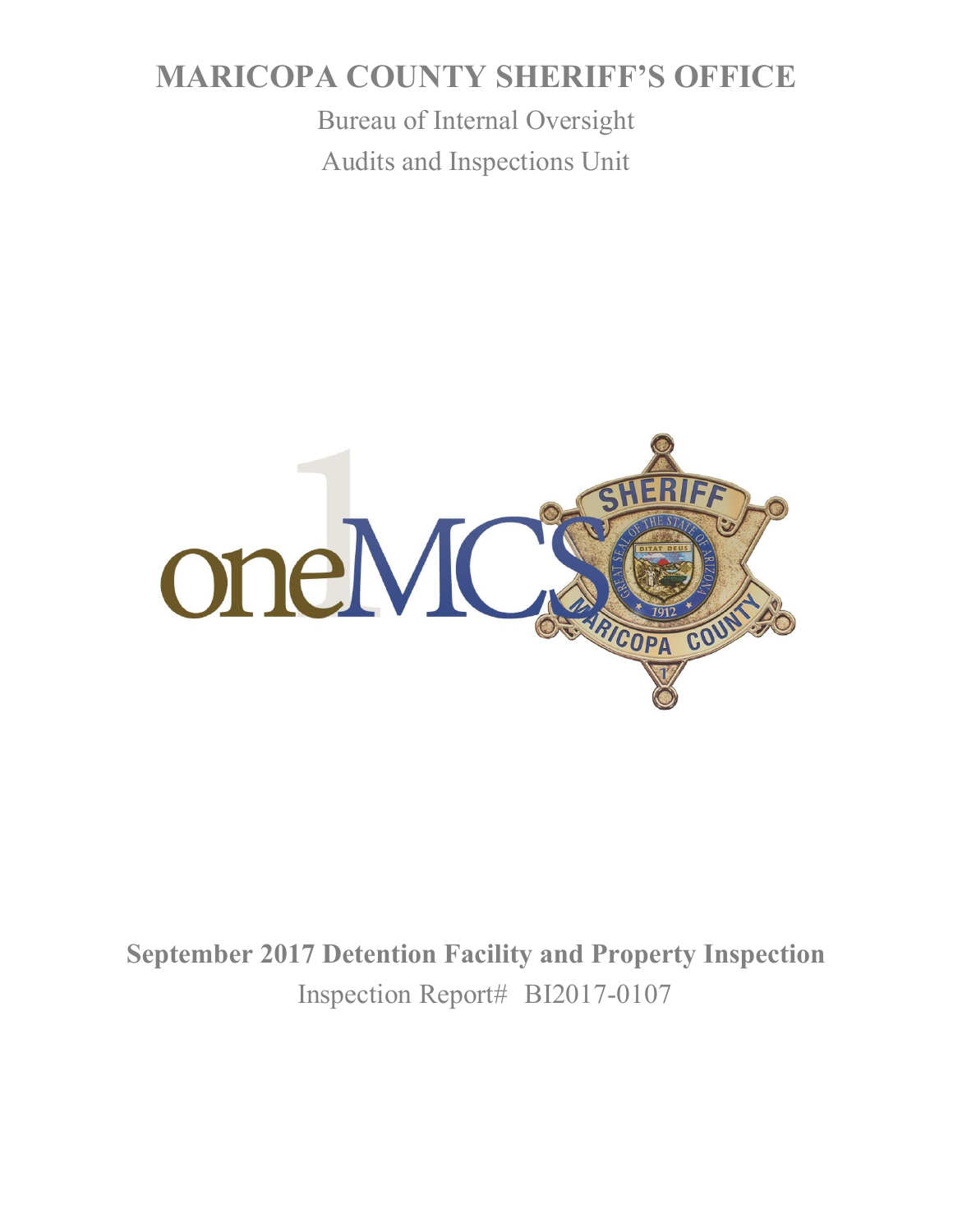The Audits and Inspections Unit (AIU), of the Sheriff's Office Bureau of Internal Oversight (BIO), will conduct Detention Facility and Property Inspections on an ongoing basis. The purpose for this inspection is to ensure compliance with Office Policies and to promote proper handling of Property and Evidence. To achieve this, inspectors will select for an on-site inspection, one of the MCSO detention facilities and conduct an inspection using the *Detention Facility and Property Inspection Matrix* developed by the AIU.

# **Matrix Procedures:**

Because of the size and complexity of the various jails and other detention facilities, the inspectors will randomly select up to five areas of the selected facility for inspection utilizing the *Detention Facility and Property Inspection Matrix*. On the day of the inspection, using the "QueTel" Property and Evidence tracking system, a current printout of all outstanding Property and Evidence records for the facility being inspected will be obtained.

## **Criteria:**

- CP-2, *Code of Conduct,* paragraphs: 11.A, 12.C
- CP-6, *Blood Borne Pathogens*, paragraphs: 5.C, 6.A, 9, 11.B.3, 11.C, 12.B, 11.C.
- CP-9, *Occupational Safety Programs*, paragraphs: 1.B.1.b and 1.D.1.
- DA-2, *Inspection and Testing of Emergency Equipment*, paragraph: 1.
- DB-1, *Inmate Custody Records and Files*, paragraph: 7
- DB-2, *Operations Journal and Logbooks*, paragraph: 1 and 2
- DC-1, *Inmate Canteen*, paragraph: 2
- DC-2, *Accountability of Monies and Negotiable Instruments*, paragraph: 1
- DC-3, *Facility Safes*, paragraph: 6.A
- DD-2, *Inmate Property Control*, paragraphs: 1.A and 1.E
- DG-4, *Kitchen Security and Knife/Utensil Control*, paragraphs: 2.A and 2.B
- DH-2, *Control Rooms and Security Equipment*, paragraph: 2.B and 2.B.2
- DH-4, *Tool Control*, paragraphs: 1, 1.F, 2
- DH-5, *Key Control*, paragraph: 1
- DH-6, *Inmates Supervision, Security Walks, and Headcounts*, paragraph: 5
- DL-2, *Jail Inspections*, paragraph: 2.A1
- DL-3, *Inmate Hygiene*, paragraph: 3.B
- DO-2, *Release Process*, paragraph: 1.B.9
- GA-3, *Operations Manual Format*, paragraphs: 1.A and 1.A.3
- GC-9, *Personnel Records and Files*, paragraphs: 4.B.2, 5, 12.B
- GD-1, *General Office Procedures*, paragraphs: 11.A thru D
- GD-4, *Use of Tobacco Products*, paragraph: 1.A
- GD-14, *Access to Secured Office Buildings*, paragraphs: 2.A
- GD-15, *Emergency Evacuation Plans*, paragraphs:1, and 2.F
- GF-3, *Criminal History Record Information and Public Records*, paragraphs: 2.K.2 and 2.K.3
- GF-4, *Office Reports*, paragraph: 11.B.2
- GG-2, *Training Administration*, paragraphs: 3.D
- GE-3, *Property Management*
- GJ-4, *Evidence Control*

## **Conditions:**

On **September 12, 2017** a Detention Facility and Property inspection was conducted for the **Sheriff's Information Management Services (SIMS) Division**. The Sheriff's Information Management Services Division is located at 201 South  $4<sup>th</sup>$  Avenue, Phoenix AZ 85003. The SIMS is collocated in the basement of the  $4<sup>th</sup>$  Avenue Jail. The primary function of the Sheriff's Information Management Services Division is to convert information from legal source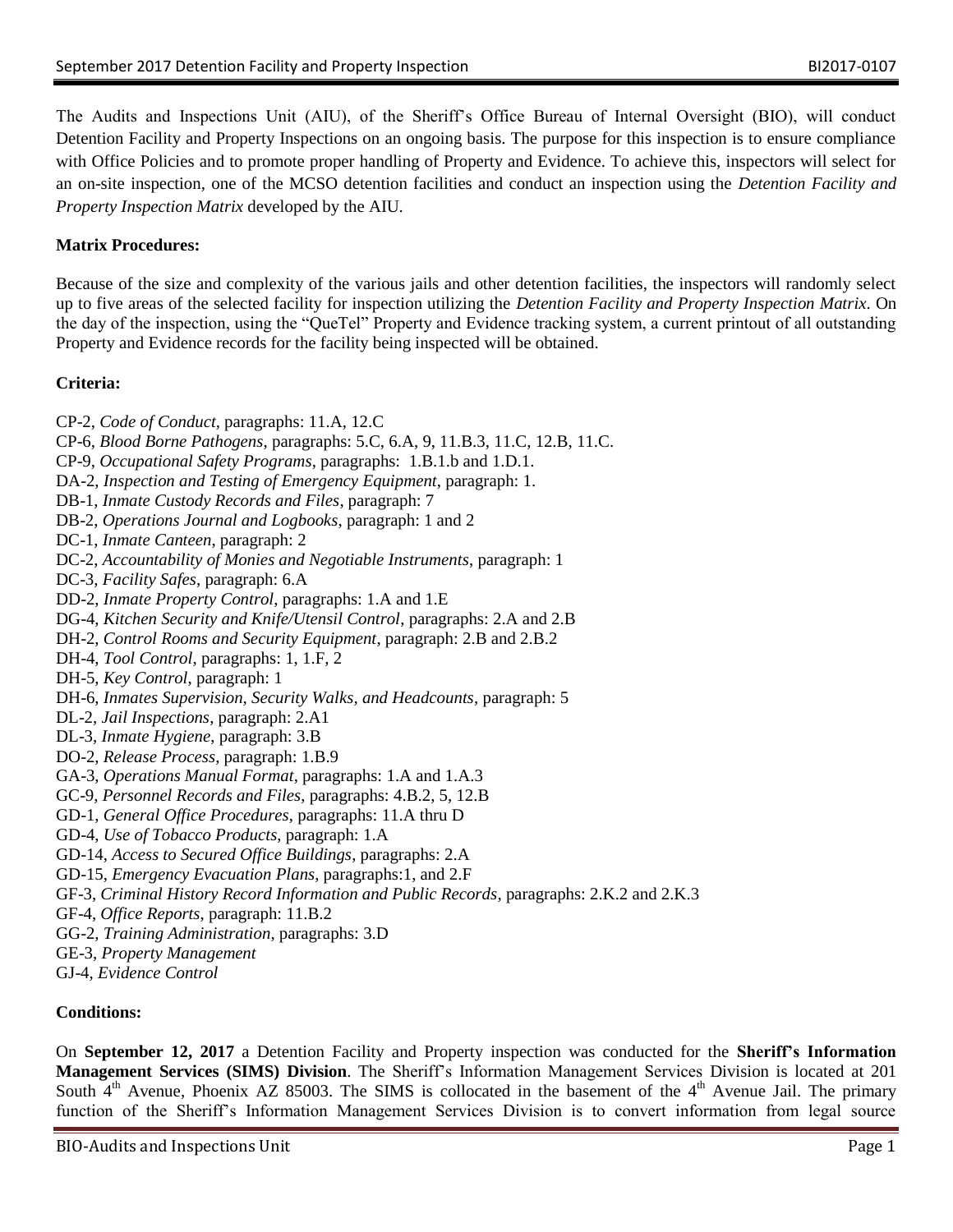documents to automated records. Additionally, the division also includes the Victim's Assistance & Notification Unit (VANU). The VANU is made up of Justice System Clerks who are responsible for all notifications (Initial Appearance, Work Furlough and Releases) made to victims after initiation of victims' rights through the *Waiver of Rights* form.

A lieutenant is assigned as the division commander. Currently, the assigned staff includes; 75 civilian employees of various classifications, including supervisors, 12 detention officers, and 2 sergeants. The division is a 24 hours a day, seven days a week operation. Of noteworthiness, records indicate that during August 2017 the SIMS division processed 4,327 inmate releases (35,199 year to date) and scheduled over 13,000 inmates for court appearances (102,075 year to date). Additionally, during 2016, the VANU; assisted 319 victims in court, mailed 36,271 letters to victims, and made over 50,000 phone calls to victims. Currently the VANU has a caseload that includes just over 6,000 victims.

Upon the arrival to the division, the AIU Inspection team was received by the Division Commander. The inspectors were escorted by various personnel assigned to the division. We were joined by the 4<sup>th</sup> Avenue Jail Facility Maintenance Officer (FMO). As previously noted, the SIMS division is collocated with the  $4<sup>th</sup>$  Avenue Jail and the  $4<sup>th</sup>$  Avenue Jail FMO provides maintenance support for the SIMS division.

#### **Section 1 Administration/Supervision:**

The escorting personnel, as well as other staff present, expeditiously provided every document that was requested, answered all questions posed, and indicated where files, documents, and records were stored and the standards governing their safekeeping and retention.

The division was fully compliant with all inspection requirements.

#### **Section 2 Facility:**

The division work spaces were very clean and presented a very professional environment. All external doors were secured and our movement within the work area was free of encumbrances.

The entire division area was inspected. All areas were in compliance with the inspection requirements.

## **Section 3 Property and Evidence:**

The day of this inspection, the "QueTel" Property and Evidence tracking system indicated that the division did not have a single item of property and/or evidence in the "Submitted" Section and awaiting review, pickup and transport to the Property and Evidence Warehouse. The division's day to day responsibilities do not require them to come in contact with inmate or prisoners, nor their property.

## **Additional Observation:**

Throughout the visit, the inspectors were granted full access to all office spaces, storage rooms, safes, cabinets, desk drawers and any other containers found. The officers and civilian staff on duty were professional in their demeanor. They were courteous and patient as they answered various questions and facilitated access to the secure spaces within their control.

It should also be noted that during the inspection, no evidence was discovered indicating that MCSO, county facilities, and/or equipment were being used in a manner that discriminates or denigrates anyone on the basis of race, color, national origin, age, religious beliefs, gender, culture, sexual orientation, veteran status, or disability, or that property and/or evidence is being mishandled. Additionally, there were no indicators observed that would indicate that sensitive, protected, or confidential information and/or records are being mishandled or disposed of improperly.

The inspection resulted in an overall 100% compliance.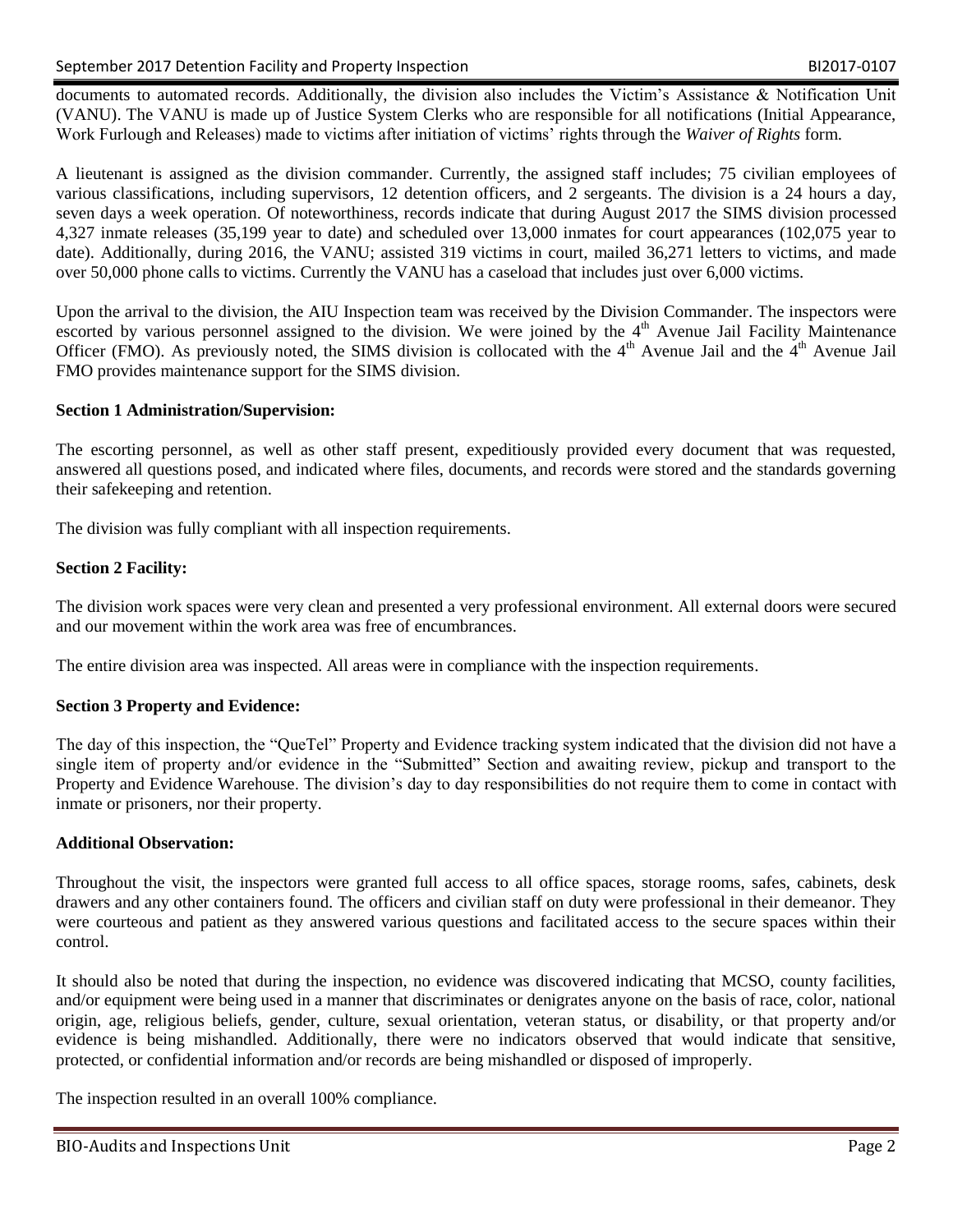A historical comparison of the last six months of Detention Facility and Property inspections indicate that compliance with applicable policies is in the 95 percentile or higher.



#### **Recommendations:**

To ensure continued compliance with policy and in order to improve the documenting of daily activities, it is recommended that continued mentoring for all supervisory levels continue in order to ensure the completeness of appropriate inspection tracking systems (log books, checklists, Blue Team…).

#### **Action Required:**

With the resulting 100% compliance, Inspection *BI2017-0107* will not require submittal of BIO Action Forms.

#### **Notes:**

All supporting documentation (working papers) is included in the inspection file number *BI2017-0107* and contained within IA Pro.